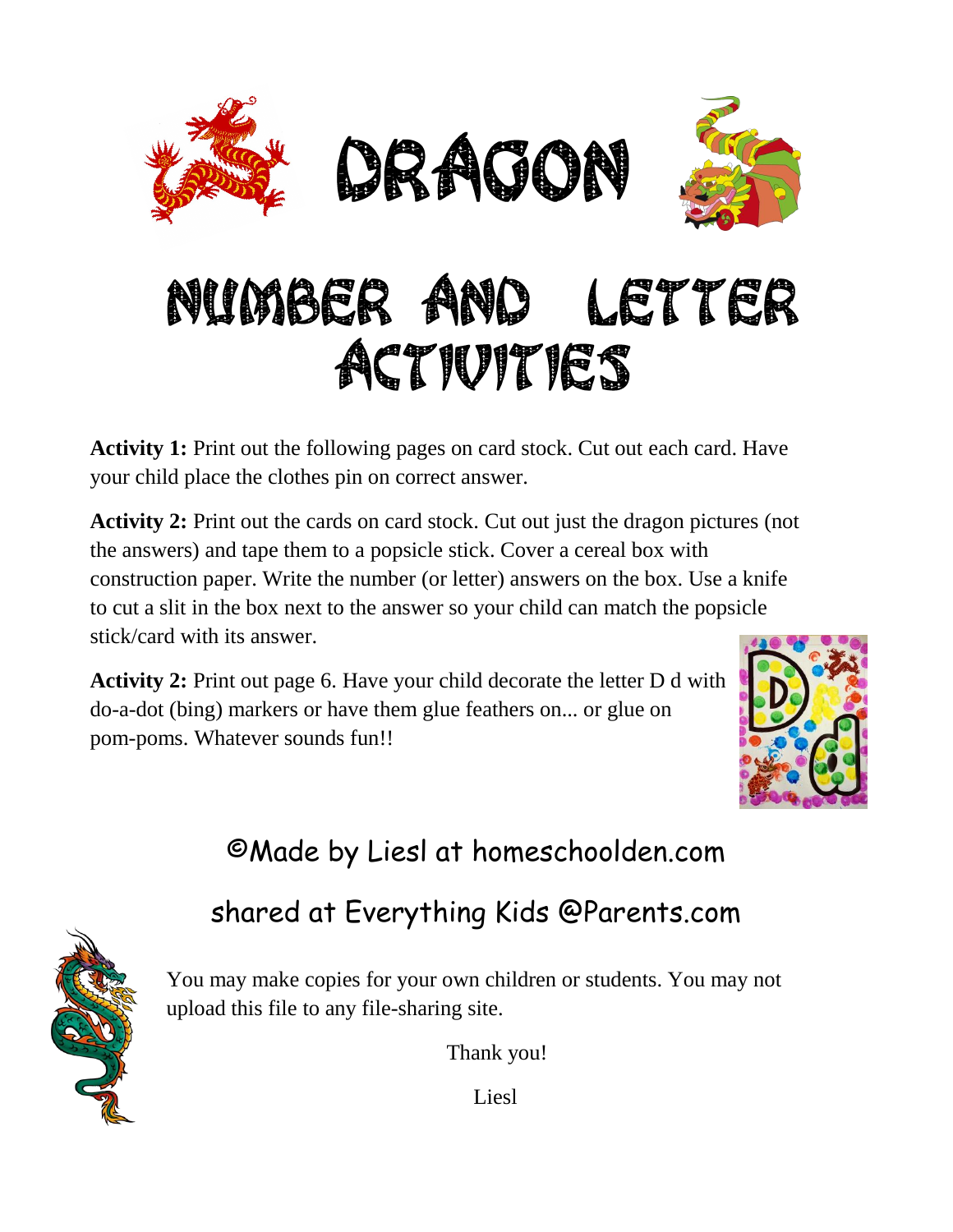**Clothes Pin Number Activity:** Print this page out on card stock. Cut out each card. Have your child count the number of dragons and place a clothes pin on the correct number

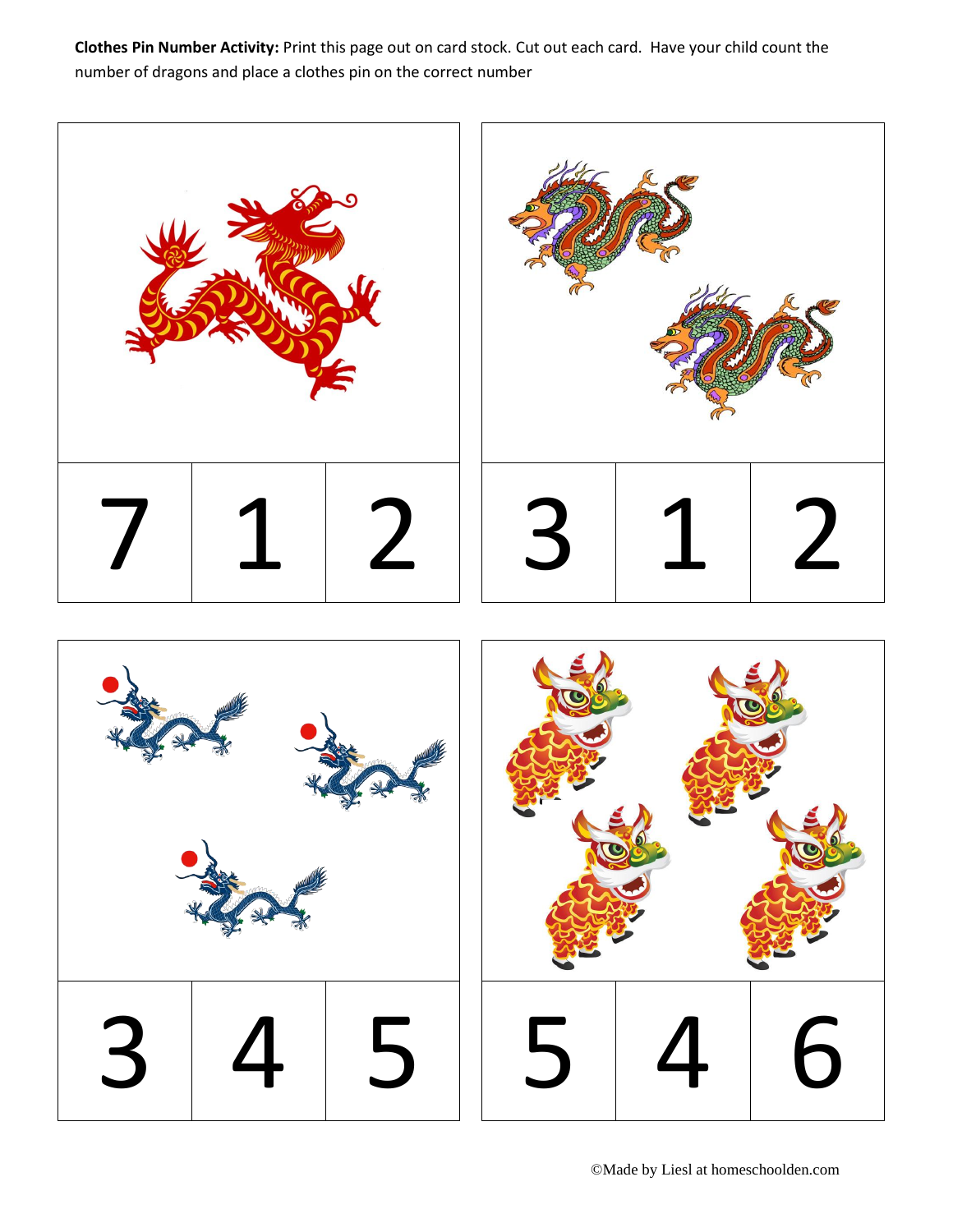**Clothes Pin Number Activity:** Print this page out on card stock. Cut out each card. Have your child count the number of dragons and place a clothes pin on the correct number







©Made by Liesl at homeschoolden.com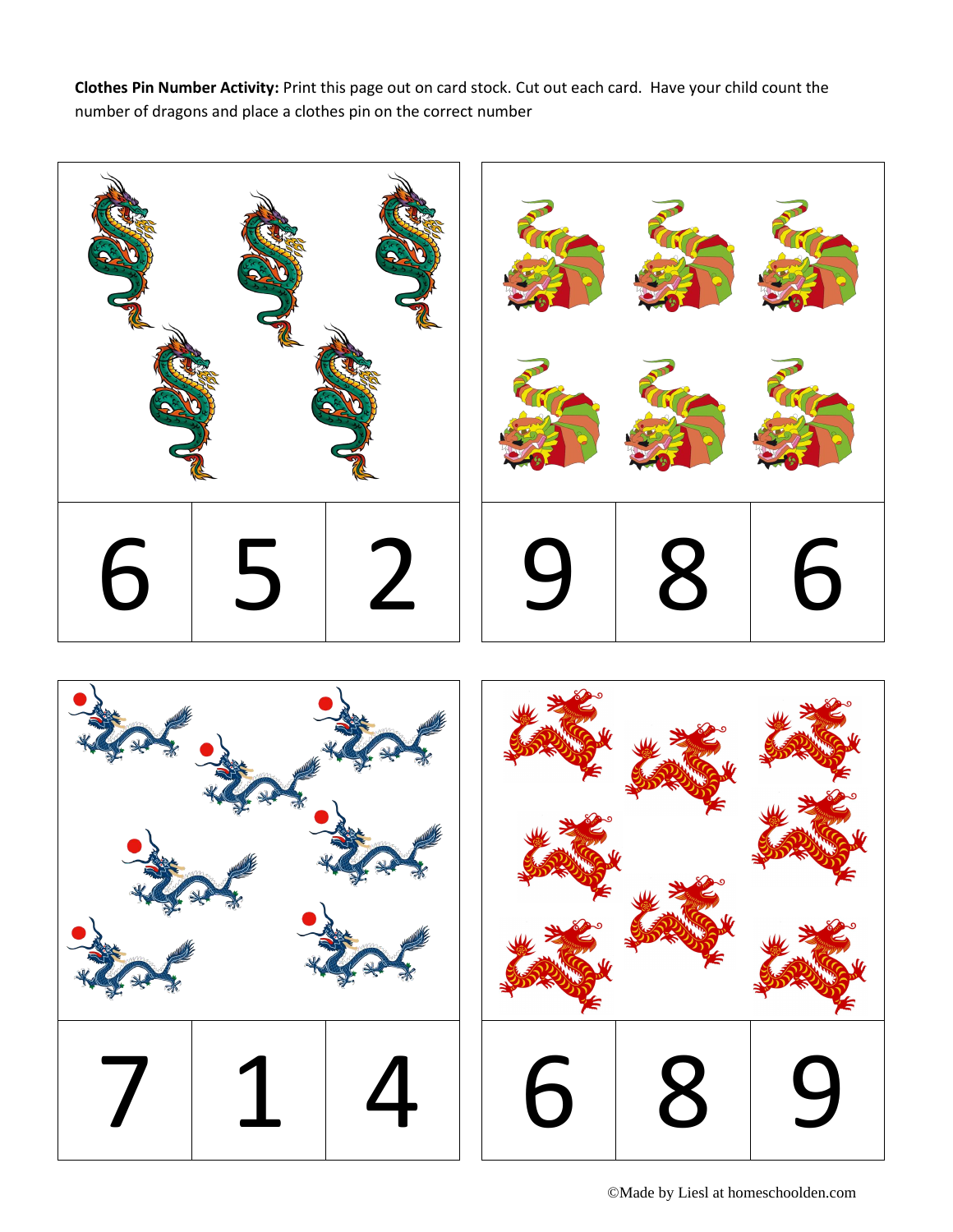**Clothes Pin Number Activity:** Print this page out on card stock. Cut out each card. Have your child count the number of dragons and place a clothes pin on the correct number



©Made by Liesl at homeschoolden.com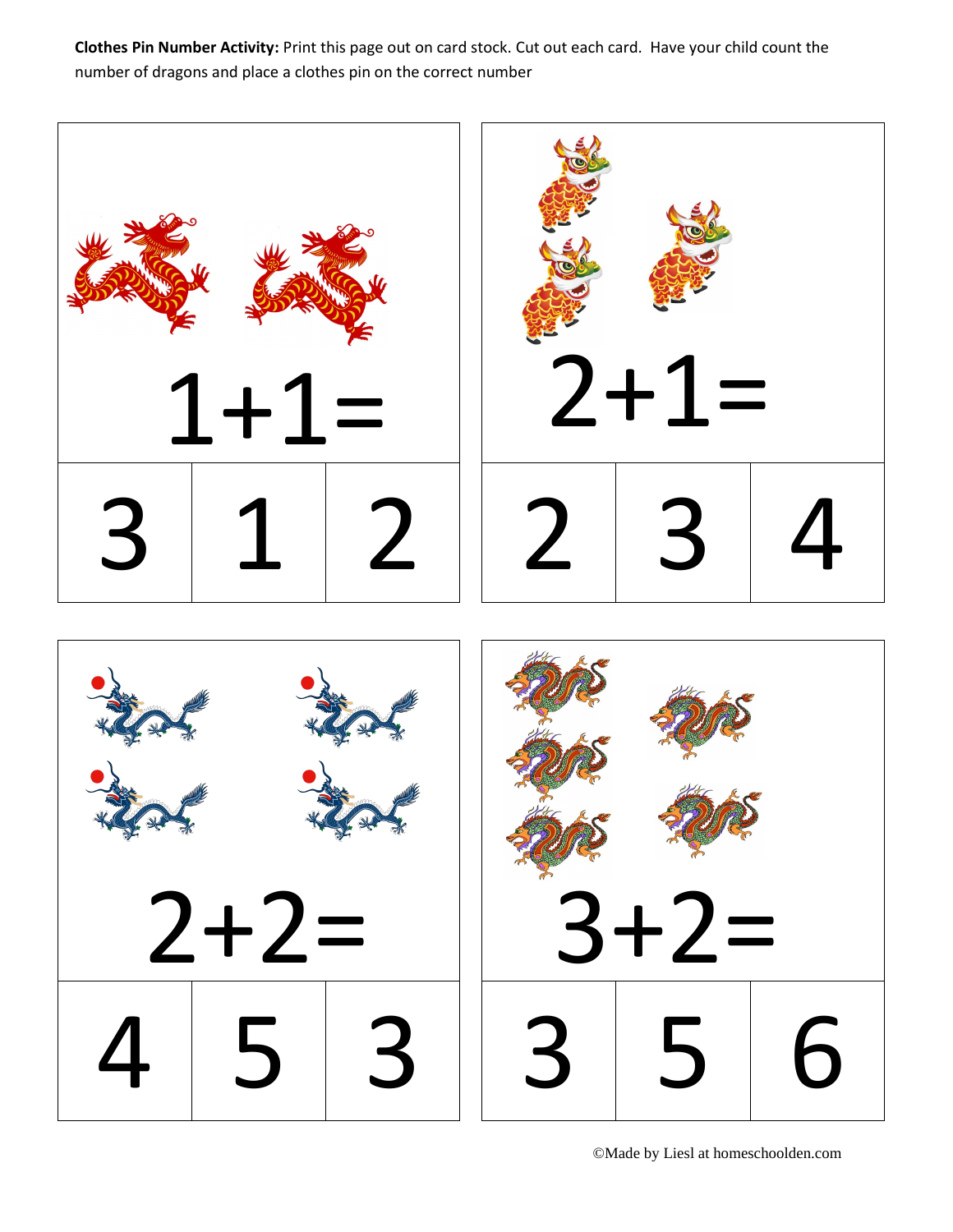**Letter Matching:** Print this page out on card stock. Cut out each card. Have your child match the upper case letter with the lower case letter. Hand your child the dragon word cards if they need help.

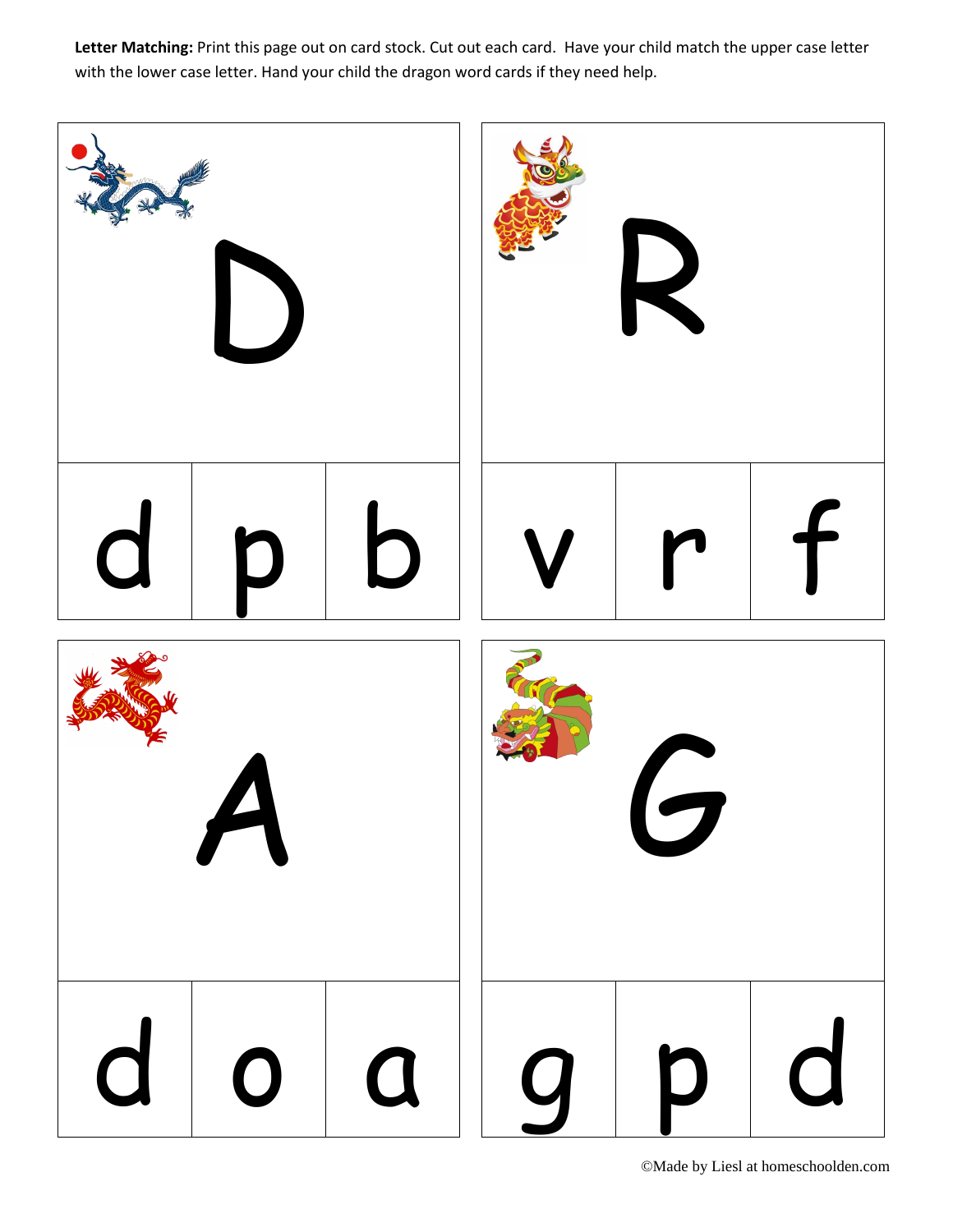**Letter Matching:** Print this page out on card stock. Cut out each card. Have your child match the upper case letter with the lower case letter. Hand your child the dragon word cards if they need help.





©Made by Liesl at homeschoolden.com